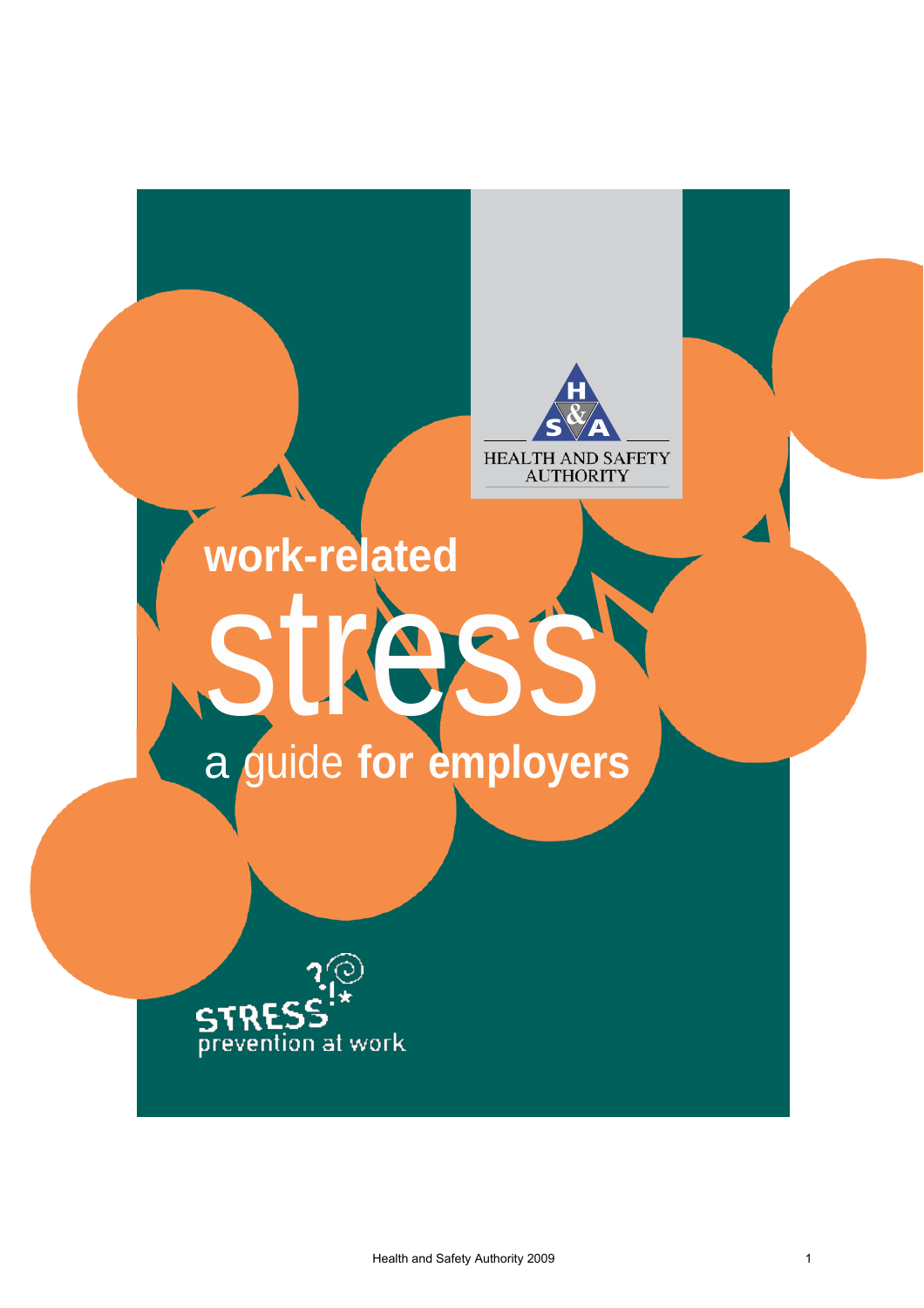### **WORK-RELATED STRESS - A GUIDE FOR EMPLOYERS**

The Health and Safety Authority is the state agency given responsibility for promoting healthy and safe work in Ireland today. Our remit includes encouraging activities which actively promote improvements in safe behaviours at work as well as generating campaigns and projects to actively promote healthier outcomes for employees. We are also charged with identifying healthier and safer systems of work generally.

We also use our powers of enforcement through the legislation underpinning our existence, the 2005 Safety, Health and Welfare at Work Act but for certain workplace issues, such as stress, our primary focus is on giving up-to-date, reliable information which you can use to improve your workplace.

All workplaces should have, under health and safety law, a current, operational Safety Statement, which outlines the hazards and risks in that workplace and control measures put in place to contain, eliminate or reduce them. Where workrelated stress has been identified, or should be identified, control systems must be put in place which are reasonable and effective. A control measure can be a piece of equipment in the case of machine operation activities, but generally, a control measure where stress is concerned will mainly involve procedures. An effective 'return to work policy', the offer of short term assistance or support in the form of counselling or even improved training and development activities, where possible, might be control measures where work-related stress has been identified and acknowledged.

This booklet is guidance for employers to explain the basic concept of stress, to outline what current researchers in the field have learnt about the causes, the costs and the remedies and give some Case Studies which are practical for those who are in charge of enterprises to use for their policy and process development. Work-related stress (or workplace stress) will be referred to for the remainder of this guidance booklet as WRS

#### **What is Stress?**

Stress can be broadly defined as the negative reactions people have to aspects of their environment. Stress is therefore mainly interpreted by each of us differently. As it is a feeling, and as our emotions are involved, it is not something entirely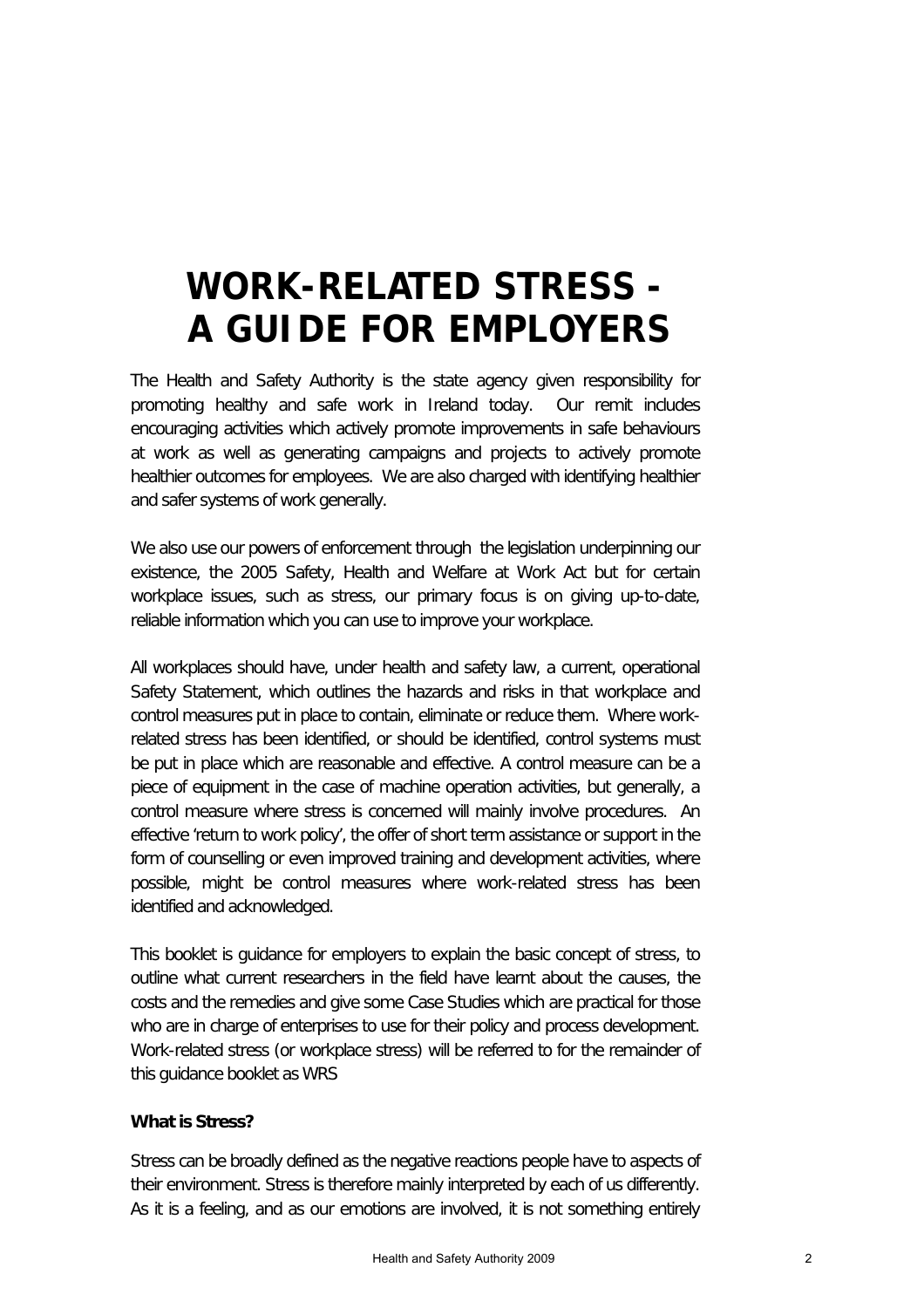definable or describable. However, we all recognize the unpleasant, usually anxiety-related state, when we think of the term 'stress' as applying to us. Two aspects should be kept in mind. The first is that begin in a state of stress is a 'state' – and therefore not permanent, but passing. Secondly, when we are stressed, or under the influence of stress, we are less likely to behave in the rational way we do when we are calm. Thus, we need to be prepared, in advance, for stress, as it takes over when it becomes too burdensome to manage and can leave us less likely to use our coping and resilience powers to overcome it.

We do not always label our feelings, or even acknowledge them and this can make treatment difficult. Times when most people feel stressed are when trying to reach a difficult deadline or deadlines, having to carry out something we find very difficult, having to do many things at once, or having to do things under extremely difficult circumstances under when we are under extra emotional strain or feeling less able to cope with life's challenges.

For most of us, stress mainly comes from our personal lives; bereavement is a huge stressor (cause of stress) for most people, as is loss of any kind, through death or separation. The feeling of being stressed may not be articulated by everyone in the same way, however. So although we all experience stress through loss, people explain it differently, cope differently, acknowledge it differently and 'get over' it in many different ways. We have different resilience levels, we have learnt different ways to cope, some of these will be healthy and others may be dysfunctional or unhealthy coping patterns (such as excessive drinking/smoking/staying in bed/angry outbursts/blaming others/self harming etc)

#### **What is Work-Related Stress (WRS)?**

WRS is stress which is caused or made worse by working. It simply refers to those reactions due to pressures/deadlines/threats/anxieties within the working environment.

'Stress occurs when an individual perceives an imbalance between the demands placed on them on the one hand, and their ability to cope on the other. It often occurs in situations characterised by low levels of control and support.' (Professor Tom Cox, Institute of Work, Health and Organisations)

Because everyone engages with work differently, they will view threats and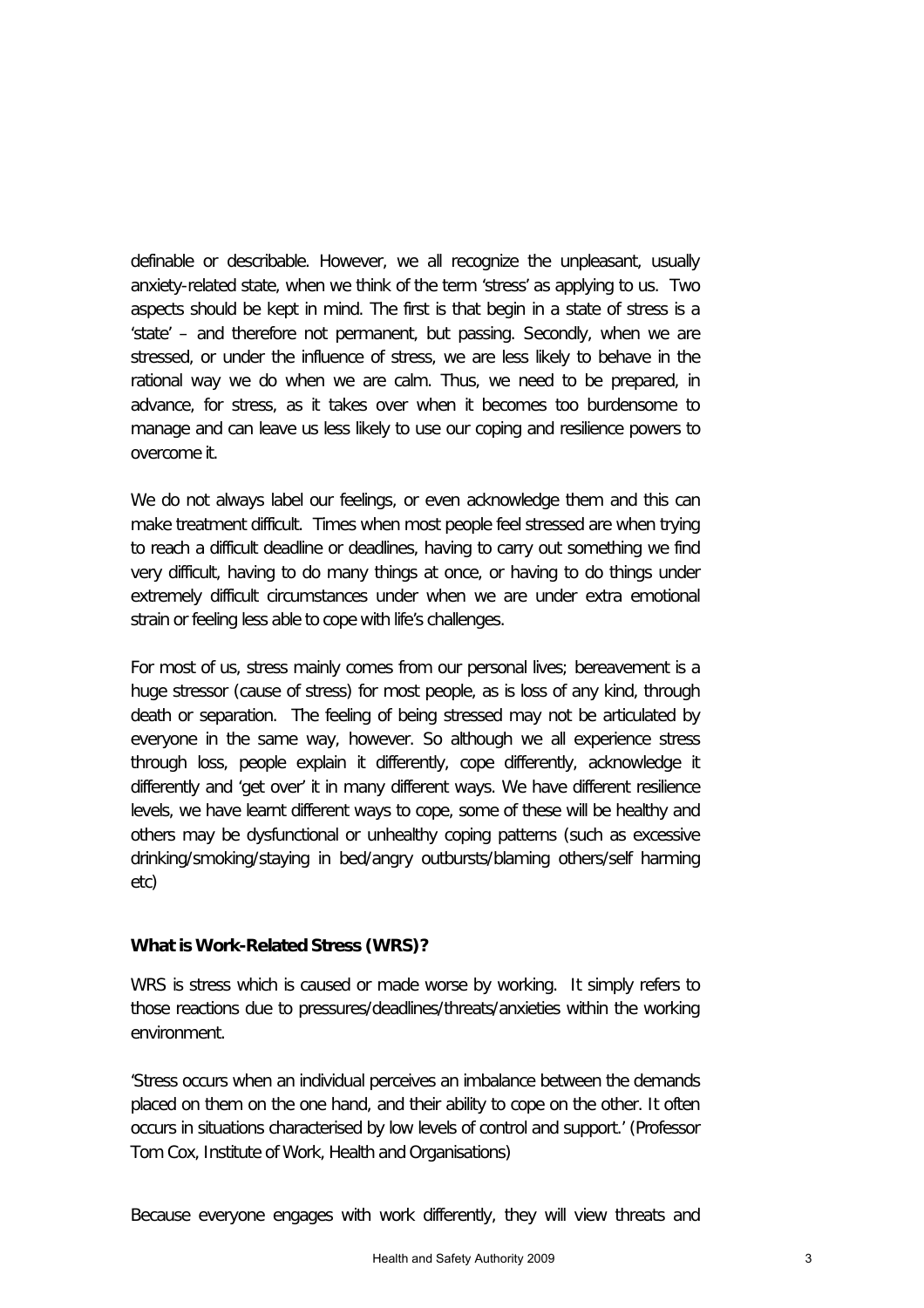pressures from work differently. Similarly, we each articulate how we react to these threats differently.

- Some people will feel very threatened but will keep it to themselves
- Others may behave in very stressful ways, including aggressive behaviour but not acknowledge their behaviour is due to stress
- Others react to the same issue in quite calm ways, feel unthreatened and relaxed
- Others still are highly aware of their moods, so report that they are not very stressed by the issue, but enjoy its challenge.
- Others have very low tolerances for any threats, so find smaller, simpler demands made of them quite threatening and start feeling stressed as soon as these demands are made of them.

#### **What is the employer's role in WRS?**

Each employer has an obligation to ensure that, as far as is reasonably practicable, the employees he or she employs are not endangered by working for them.

The main issue here is the reasonable-ness one. Employers must ensure that the demands placed on employees while at work are reasonable. This is not confined to the pure job the person does, but the role they have at work, from when they enter the workplace to when they leave. The term 'in the course of employment' is crucial here.

In order to ensure the workplace has a safeguard against unreasonable demands, therefore, employers should have some systems in place. The employer may have the best intentions, but his/her legal duty goes beyond intentions. This is why we promote putting in place risk assessments and control measures so that employers can be assured that, through their management systems, the demands placed on employees are reasonable and employees know how to cope with these demands.

#### **What are the duties on employees?**

It may be that some demands will make some people feel stressed, but they should, for their part, learn to cope with these reasonable pressures and develop ways of adapting to the demands of the work. For each job and role, there are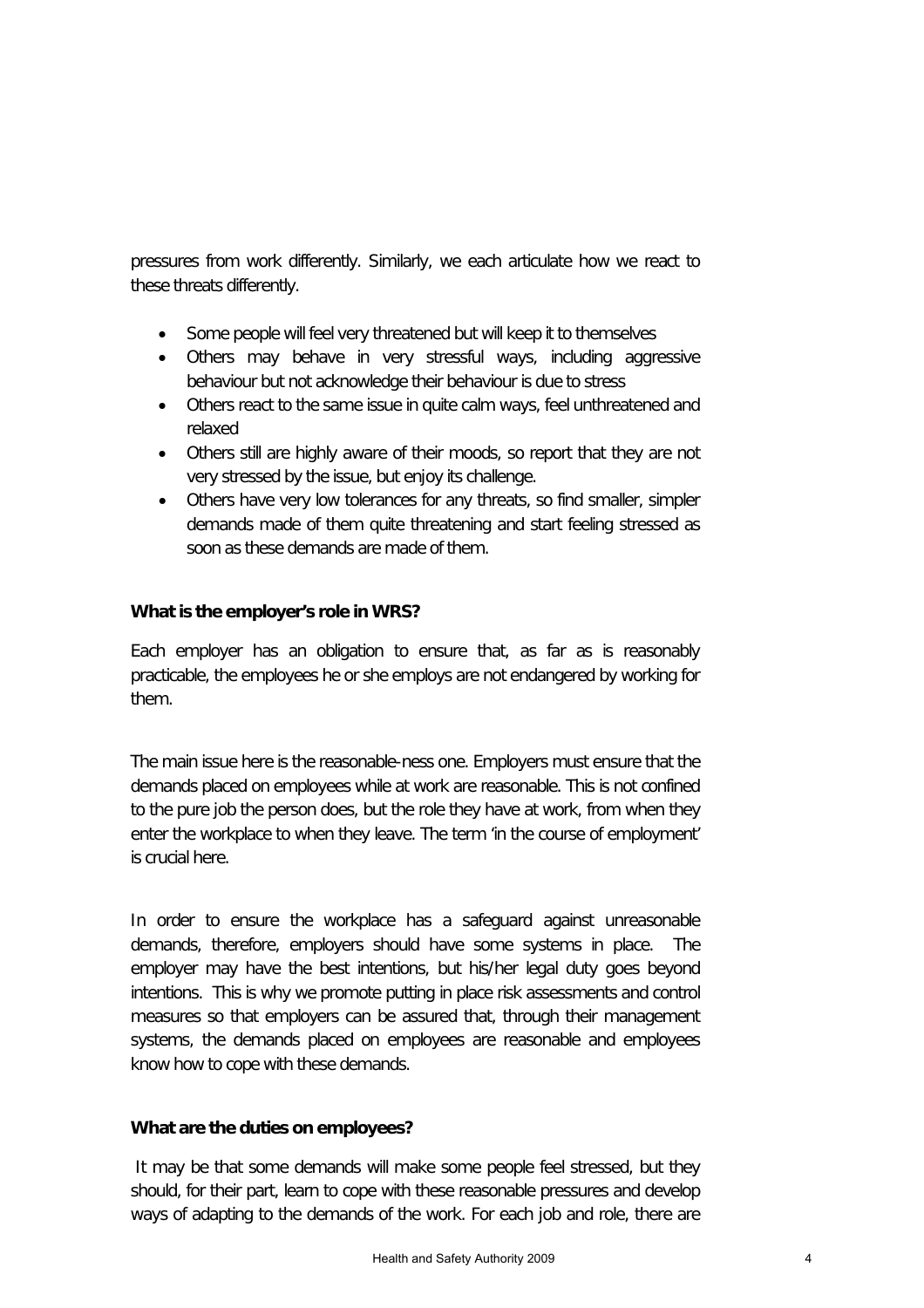certain intrinsic skills and capabilities required; it is important for the person to fit the job demands. When this is the case, there should be no WRS problem as employees will deal with short-term stress by developing and learning strategies to ensure they do not feel stressed over the long term. A short term passing feeling of being stressed is not at issue here, as we all feel stressed at some stage with everyday demands coming from home or work issues; however, stress which is constant, doesn't abate and gets worse over time can lead to mental and physical health problems, illnesses and collapse.

#### **Are there obligations on parties outside the Safety. Health and Welfare at Work Act 2005?**

Yes. There are also obligations on employers and employees in Common Law in terms of a duty of care to protect others from avoidable harm as well as legal obligations under Industrial Relations legislation. A recent Labour Court recommendation held that 'work-related stress is recognised as a health and safety issue and employers have an obligation to deal with instances of its occurrence which may be brought to their attention'.

Also, personal injury cases, citing injury due to WRS have been the subject of case law in the Irish courts. Employers who place unreasonable demands on employees and do nothing reasonable to assist them when informed of their WRS have been held responsible and held liable to pay compensation.

**There is no set prescription of what each employer should do or what methods should be applied across industry generally. Each enterprise should do what is reasonable, related to their own systems, hazard identification and knowledge at that time.**

#### **What are the costs ofWRS for organisations?**

Work Related Stress has the potential to have a great financial impact on business. The total cost of stress-related illnesses across the European Union, according to the most recent survey, is €13 billion. This is made up of retraining costs, sickness pay, accident and/or illness insurance payouts and recruitment costs.

#### **What are the main, accepted causes of WRS?**

There are differences in underlying causes and triggers for everyone. However, some workplace factors are more likely to lead to stress, such as badly designed shift work, poor communications, bullying and harrassment.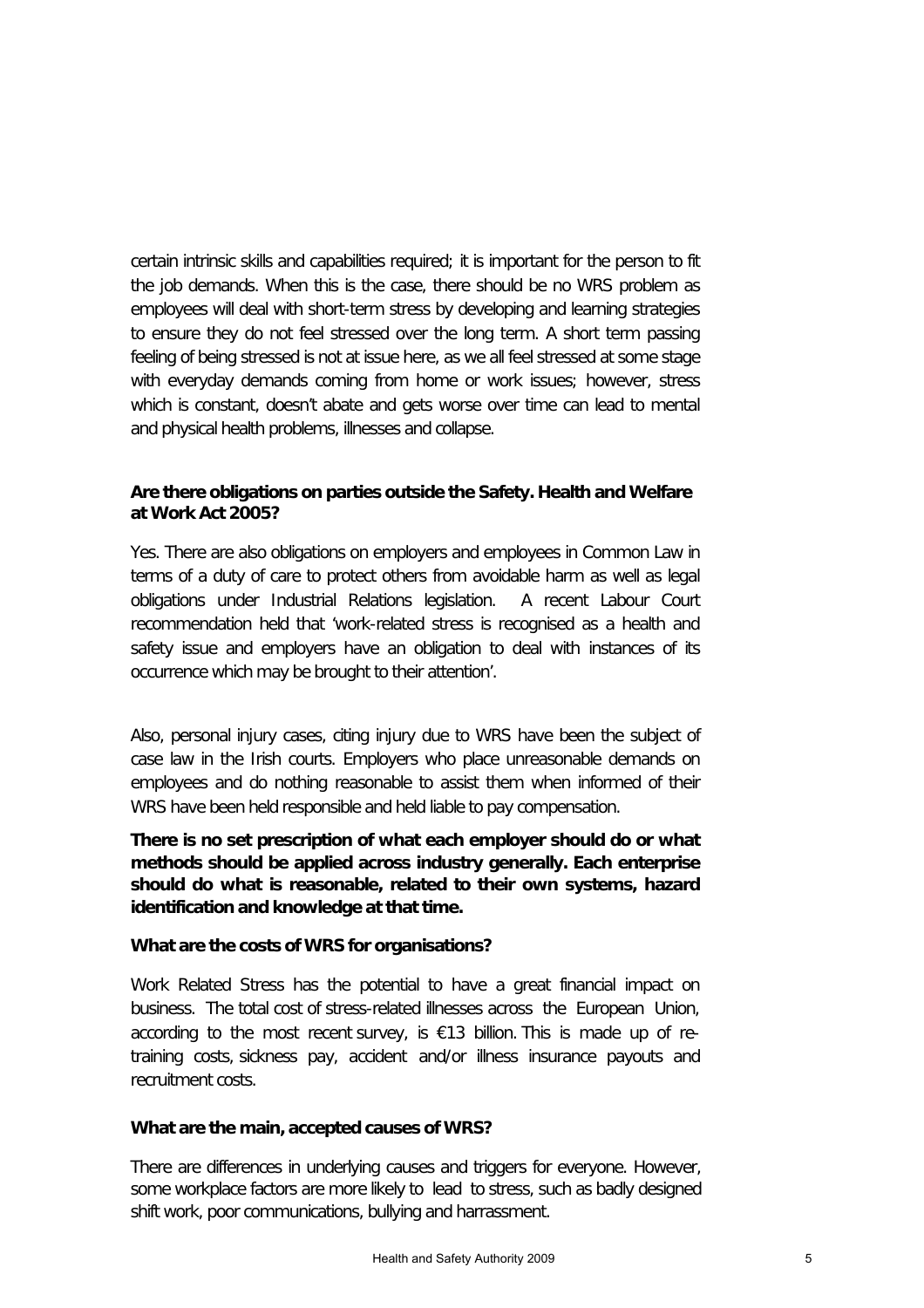#### **Table One: Stressful Characteristics of Work**

*(Professor Tom Cox et al.)*

| Category                                  | <b>Conditions defining hazard</b>                                                                                                                                                |
|-------------------------------------------|----------------------------------------------------------------------------------------------------------------------------------------------------------------------------------|
| <b>CONTEXT TO WORK</b>                    |                                                                                                                                                                                  |
| Organisational<br>culture<br>and function | Poor communication, low levels of support for<br>problem solving and personal development,<br>lack of definition of organisational objectives.                                   |
|                                           | Role in organisation Role ambiguity and role conflict, responsibility for<br>people.                                                                                             |
| Career development Career                 | and<br>uncertainty, under<br>stagnation<br>over promotion, poor<br>pay, job insecurity,<br>or<br>low social value to work.                                                       |
| Decision latitude /<br>Control            | Low participation in decision making, lack of<br>control over work (control, particularly in the<br>form of participation, is also a context and wider<br>organisational issue). |
| Interpersonal<br>relationships at<br>work | Social or physical isolation, poor relationships with<br>superiors, interpersonal conflict, lack of social<br>support.                                                           |
| Home-work<br>interface                    | Conflicting demands of work and home, low<br>support at home, dual career problems.                                                                                              |
| <b>CONTENT OF WORK</b>                    |                                                                                                                                                                                  |
| Work environment<br>and<br>work equipment | Problems regarding the reliability, availability,<br>suitability and maintenance or repair of both<br>equipment and facilities.                                                  |
| Task design                               | Lack of variety or short work cycles, fragmented or<br>meaningless work, underuse of skills, high<br>uncertainty.                                                                |
| Workload /<br>workpace                    | Work overload or underload, lack of control over<br>pacing, high levels of time pressure.                                                                                        |
| Work schedule                             | Shift working, inflexible work schedules,<br>unpredictable hours, long or unsocial hours.                                                                                        |

A person could experience work-related stress as a result of various factors, usually a number of factors occurring at the same time. These include:

• Role at work – is it clear and is it integrated, or do I have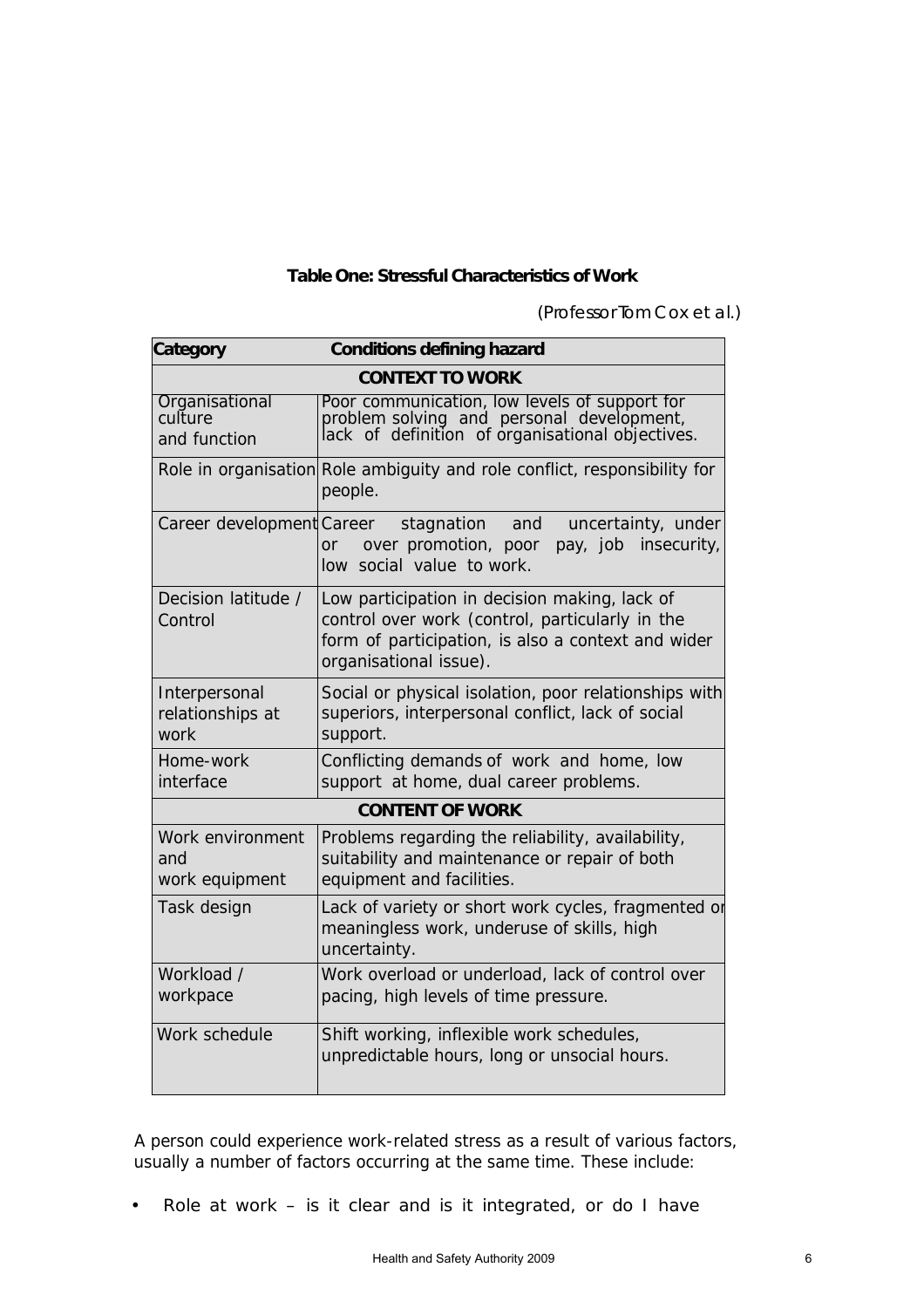conflicting roles often?

Relationships at work  $-$  is there constant strain and disharmony, or even open aggressive behavior between people at work?

The hierarchies and leaderships at work  $-$  are effective and fair management practices in place, supported by positive leadership?

• Control – do people have some control over some aspects of what they do each day, or are they totally controlled, as though machines?

• Training - are people properly and adequately trained for the jobs they actually do?

Demands – do employees have much more work to do they they are capable of doing to the standard expected?

Some of the above factors, alone, can occur in any workplace, without leading to WRS, but when some, occurring together even more so, are not dealt with and are on-going, there is a higher and growing risk than one or more employees will begin feeling stressed.

#### **What are the effects of WRS?**

The effects of stress differ from individual to individual.

Many factors influence the individual and his/her interpretation of 'threat', response to threat and recuperation after a threatening experience. Different personality styles, gender difference, age, context, family history, emotional state, understanding of self and general social awareness will all influence each person's stress levels.

Negative reactions/anxieties and on-going emotional issues can be reduced if there is support available and aggravated if there are other outside circumstances which also put a strain on the individual.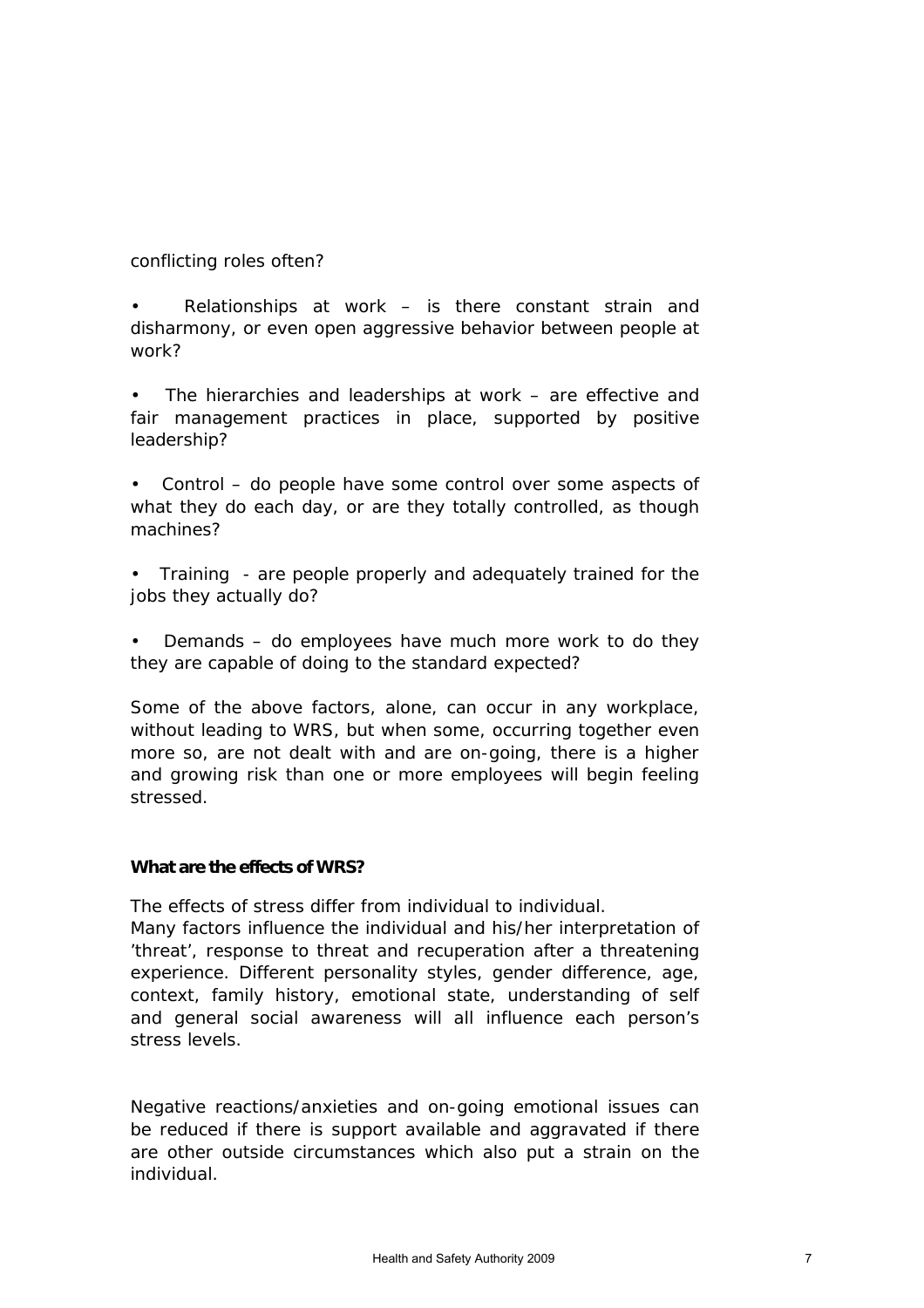The experience of stress can radically alter a person's behavior. Often, others will notice these changes, and comment that he of she is not the person they used to be. Often, when stressed, the most noticeable change in behaviour is anger – many people react to the feeling with anger. Others react to the feeling with lower resilience, tearfulness and proneness to being upset. Others react by engaging in antisocial activities, gambling, heavy smoking, eating or drinking may be involved.

In extreme cases, other phobic behaviours or compulsions can develop which need longer term professional intervention to remedy.

Being stressed changes the way a person feels, thinks and behaves and therefore will also produce physical changes.

Usually, the effects of stress can be categorised as follows:

- Mental (how the mind works)
- Physical (how the body works)
- Behavioural (the things we do)
- Cognitive (the way we think and concentrate)

A person will often experience the effects of stress in a number of ways. When you are stressed, you are less likely to eat well, get adequate sleep, take exercise and relax. You can also experience irritability, reduced attention span and memory impairment. Irritability due to stress can create secondary problems such as the loss of social support. Being stressed over a prolonged period of time has been associated with increased blood pressure and cardiovascular problems.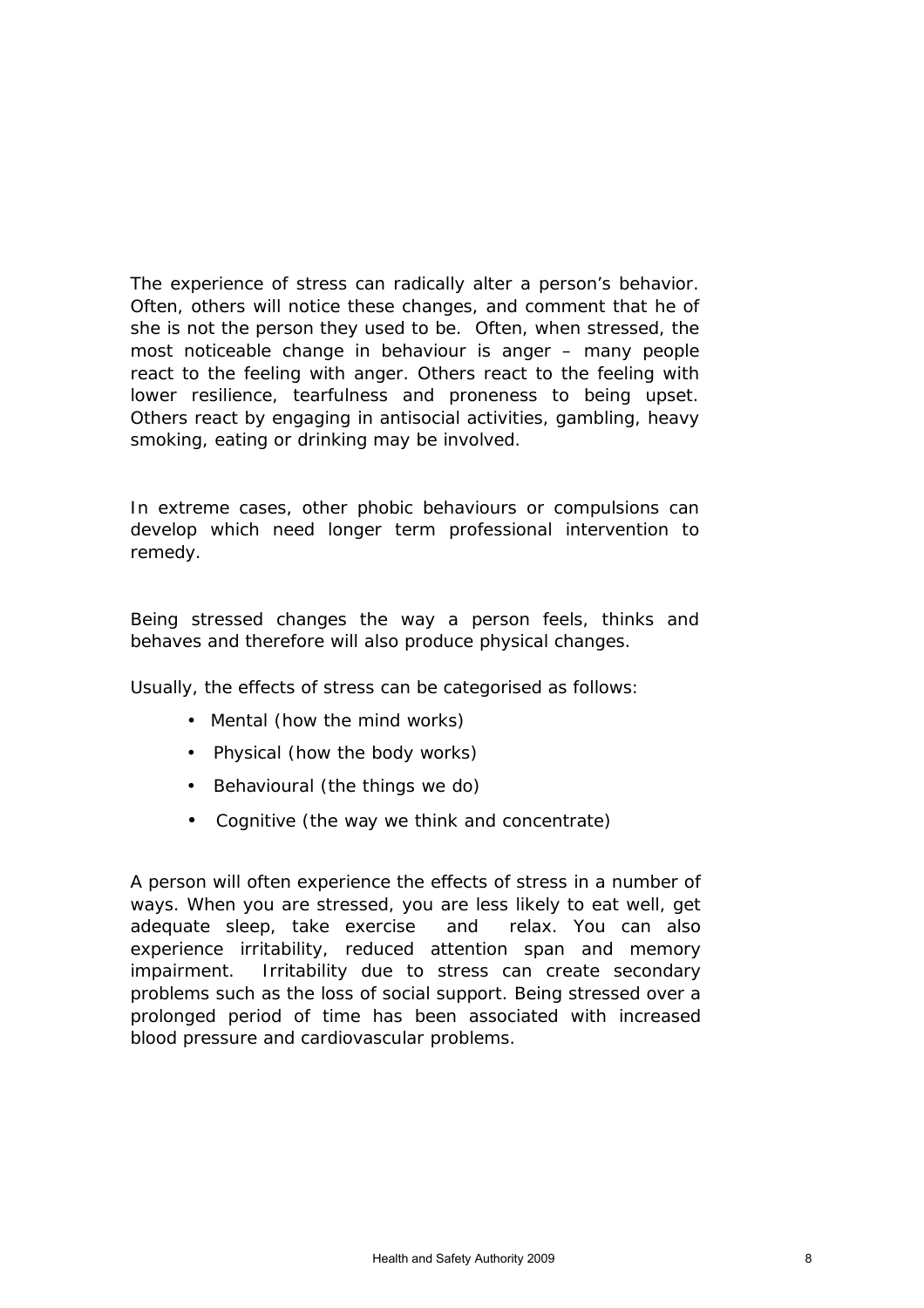#### **PREVENTION OF WORK-RELATED STRESS**

There is a general legal requirement for employers to assess the working environment for systems and practices which lead to health and safety hazards – including stress - and to put in place preventative measures.

Policies which benefit employee health can improve productivity. Low levels of perceived stress are associated with low staff turnover, low levels of absenteeism and low rates of injury. Organisations that are perceived as healthy tend to have clear policies and active methods of dealing with people which encourage:

- Respect for the dignity of each employee
- Regular feedback and recognition of performance
- Clear goals for employees in line with organisational goals
- Employee input into decision-making and career progression
- Consistent and fair management actions.

#### **HOW TO MANAGE STRESS AT WORK**

There are three main types of stress management interventions used in organisations – Primary, Secondary and Tertiary.

- **Primary Interventions (Prevention)** This approach looks at the issue of stress 'at source', in order to prevent it occurring. It usually involves some form of organisation-wide change in the system of work, be it the design of how things are done, what is done and/or who does what.
- **Secondary Interventions (Management)** This approach focuses on the employee throughout his or her period with the organisation. It includes aspects of work such as training for the job, training in aspects of health and safety generally, support in terms of providing adequate management of the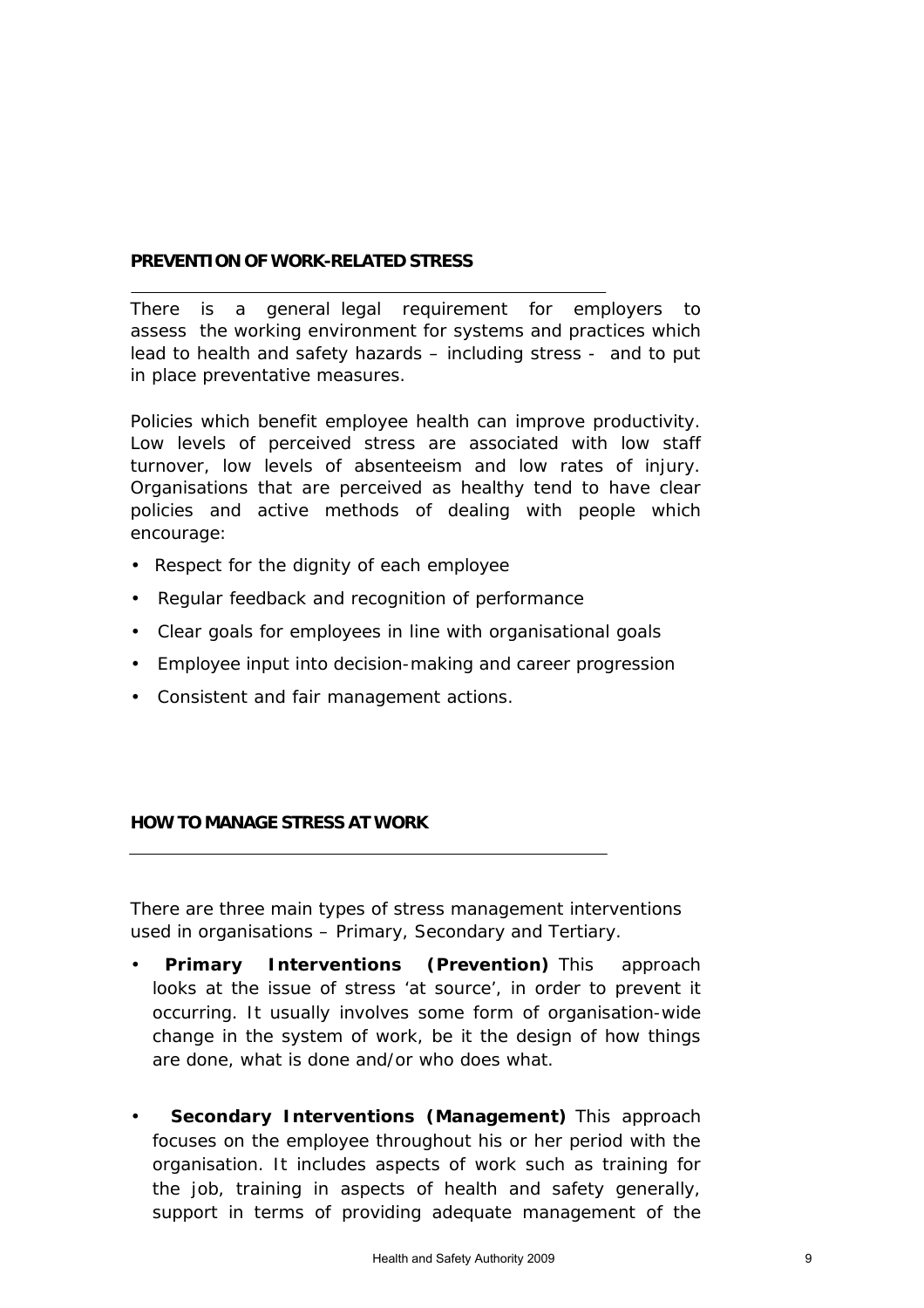social and technical aspects of an employee's working life. This good management practice has a role both in preventing stress and helping stressed employees to recover.

• **Tertiary Interventions (Minimisation)** This focuses on the provision of counselling and employee assistance programmes or outsourced support services in order to assist employees who feel a need for extra support, other than that contained in the human resource function.

A combination of all three, is generally advisable, rather than focusing solely on any one to the exclusion of all others.

These approaches fit in to the risk management framework of health and safety systems, aiming as it does to identify and eliminate the causes of stress, as far as is reasonably practicable. Risk management is a structured step-by-step problem solving approach involving participation and consultation. It helps identify and focus on the real issues causing stress.

This involves an assessment of 'where we are now' as an organisation and where we need to go.

These steps are as follows:

- Identify the hazards (causes of stress) what are the aspects of your organisation that have the potential to cause stress. A current methodology for doing this is called 'Work Positive' (see www.hsa.ie)
- Assess the risks prioritise them according to severity and likelihood of negative outcome.
- Eliminate the risks change the system so that the stressful aspect of work is eliminated.
- Contain the risks limit the impact of and/or reduce the number of causes of stress.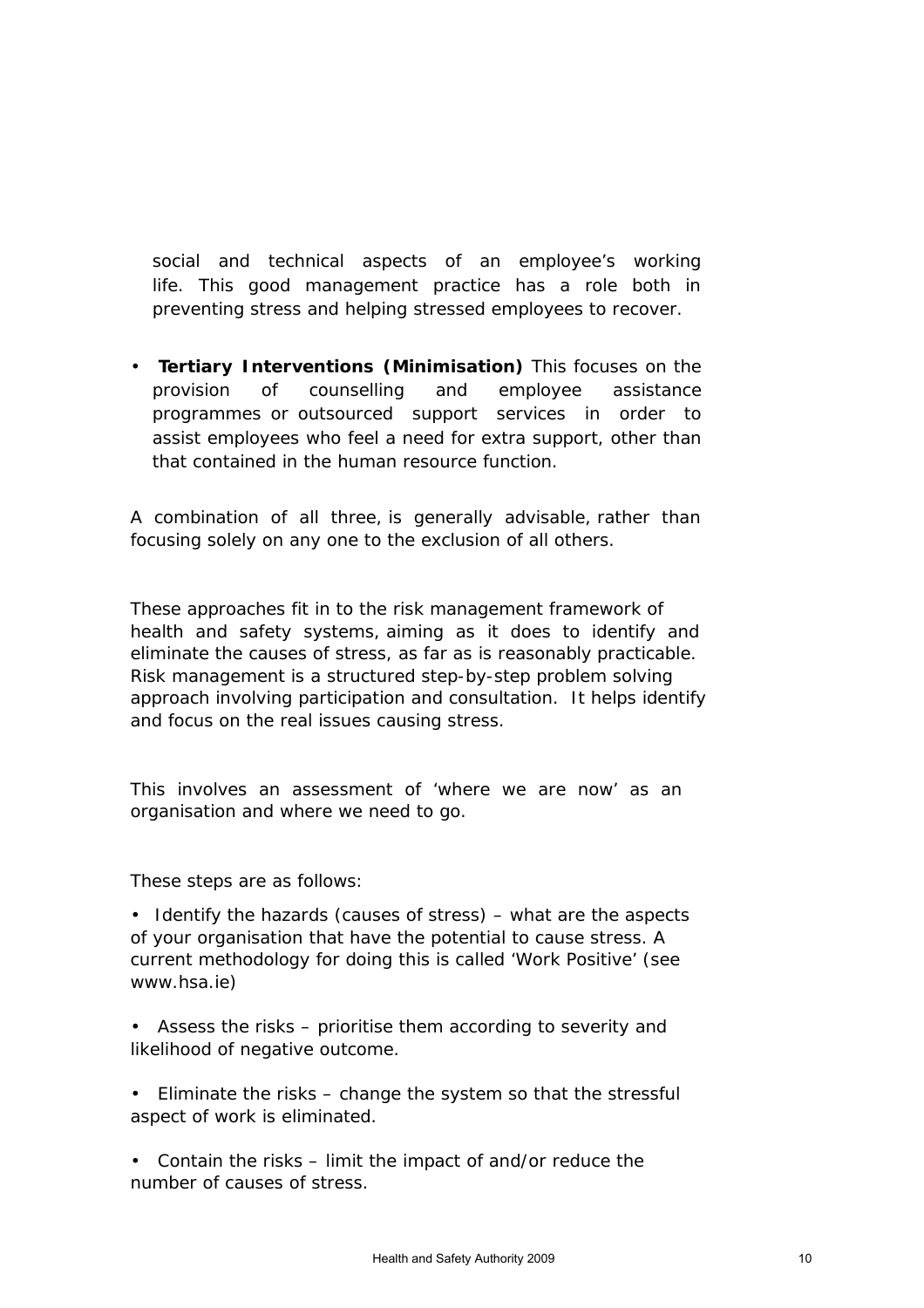• Protect from the risks – reduce the degree of exposure to the factors that cause it.

Monitor the risks – on-going review of levels of stress in your organization, through exit interviews, re-entry audits, absence data and support and monitoring systems..

Control strategies are methods that can be used to reduce the incidence of stress. Examples include:

- Re-designing some aspect of the work environment (e.g. a less crowded office space, re-arranging the reception area, altering equipment)
- Re-designing the task itself in some way (e.g. shortening Production lines, improving teamwork, decreasing responsibility)
- Providing support at various levels (e.g. training for line managers, more human resource staff, access to occupational health staff)
- Providing feedback on performance (e.g. introduction of and training in performance management or other systems of feedback)

#### **CONCLUSION**

Research continues to show that our satisfaction at work is very much related to how work makes us feel, even more than how much we get paid, or what our career prospects are.While addressing Work Related Stress can be challenging, it can also be a vehicle for positive change, better, more productive relationships at work and increased creativity and productivity. Therefore addressing Work Related Stress is in everyone's interest.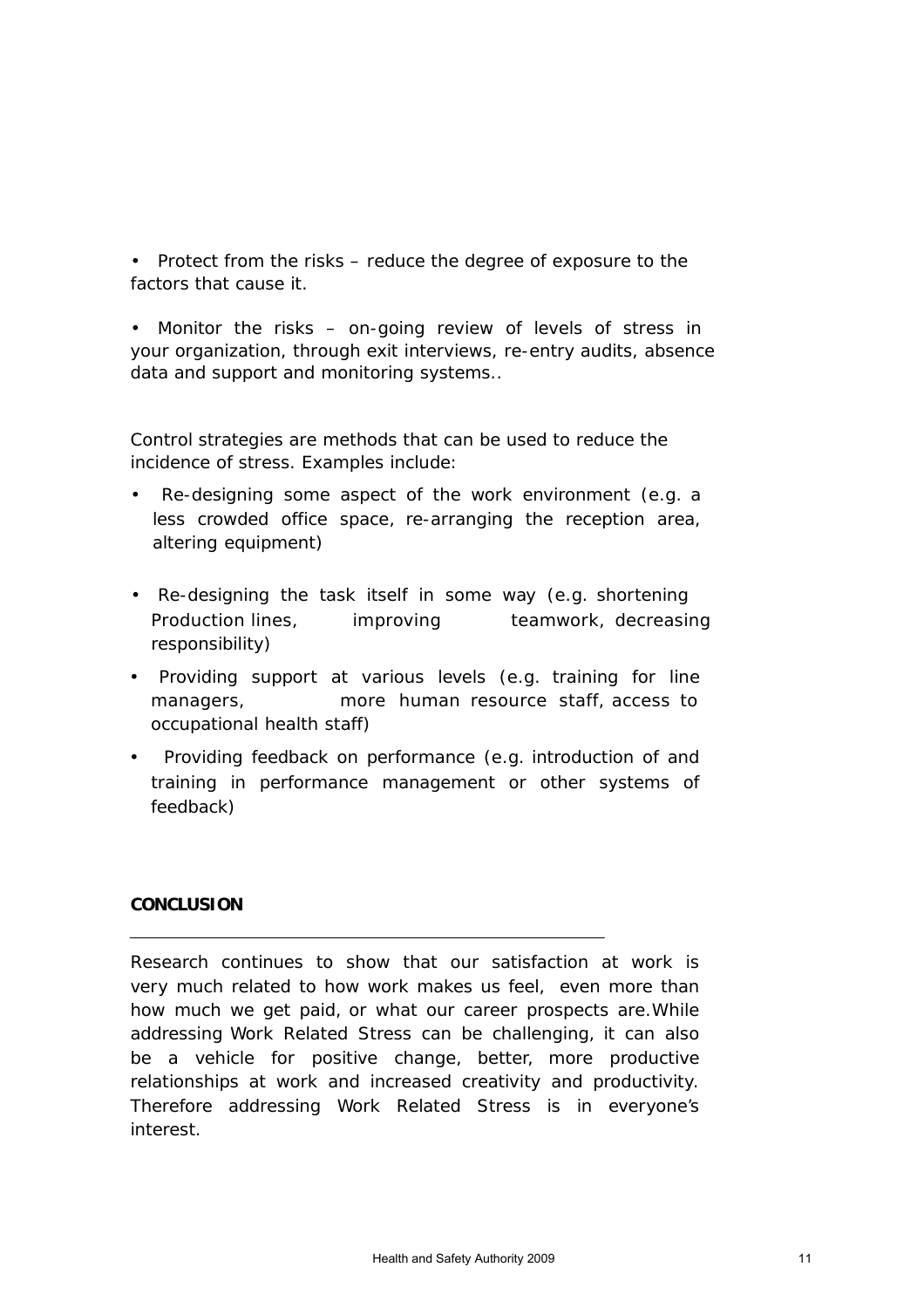#### **CASE STUDIES**

**For more up to date cases of organizational intervention see our website under Occupational Health – Stress - Workpositive 2008 – 2009 Case Studies.**

Stress reduction interventions (From: Research on Work-Related Stress – European Agency of Safety and Health at Work, 2000 (pp 115 -116))

Employees working in 25 outpatient clinics at hospitals in the UK reported that not having a clear role in the organisation and experiencing regular conflict between different aspects of their roles were causes of stress. A programme was initiated to deal with this. Clinic supervisors were given training in response to this finding, particularly about participation in decision-making. The number of staff meetings was also increased. The effects of this intervention were evaluated against a number of measures and, after six months, significant improvements in the level of role ambiguity and conflict were found.

The First American Bankcorp of Nashville, Tennessee (150 banks in all) experienced problematic high turnover rates, sickness absence and low productivity. The intervention involved setting up 'action teams' from each area of operations, and training them in identifying and solving problems, with employees rotated on and off the teams. Turnover was cut by 25%.

Other organisational interventions reported include holding a stress management workshop to clarify what work stress as opposed to general stress involves. Then an audit of employees to identify the source of workplace stressors was carried out, a 'stress reduction committee' to prioritise and review the identified stressors was set up. Following this, the committee planned a series of interventions over a specified time-frame, to be audited annually, recognising that the process and how it is managed is as important as the content.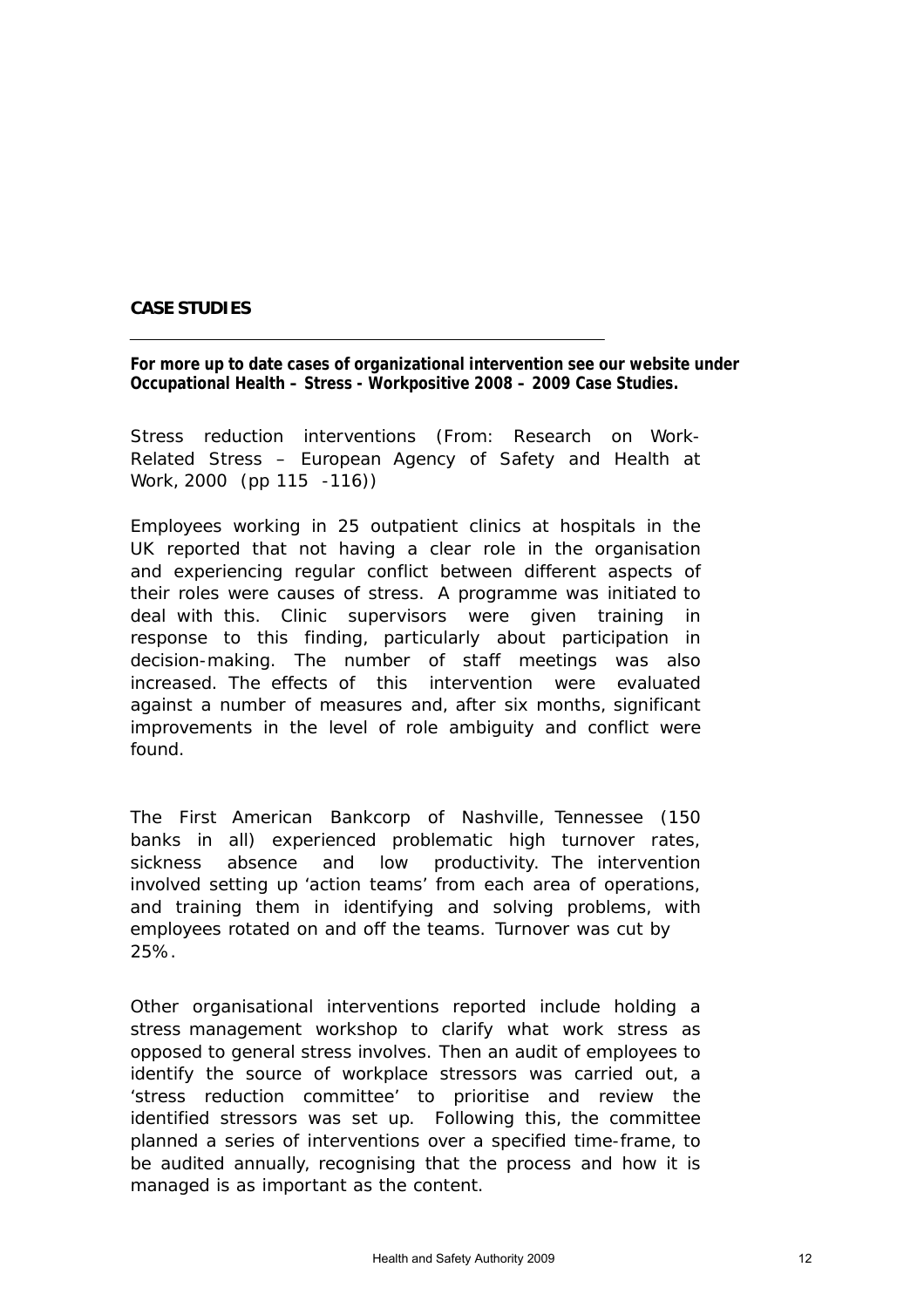#### **WORK POSITIVE**

**'Work Positive,' Prioritising Organisational Stress is an audit tool or survey for employees. It contains the Management Standards' approach pioneered by the Health and Safety Executive in the UK. It is a userfriendly process and is downloadable from the HSA website, where more information is contained.**

**[www.hsa.ie](http://www.hsa.ie/) Workplace Contact Unit: 1890 289 389**